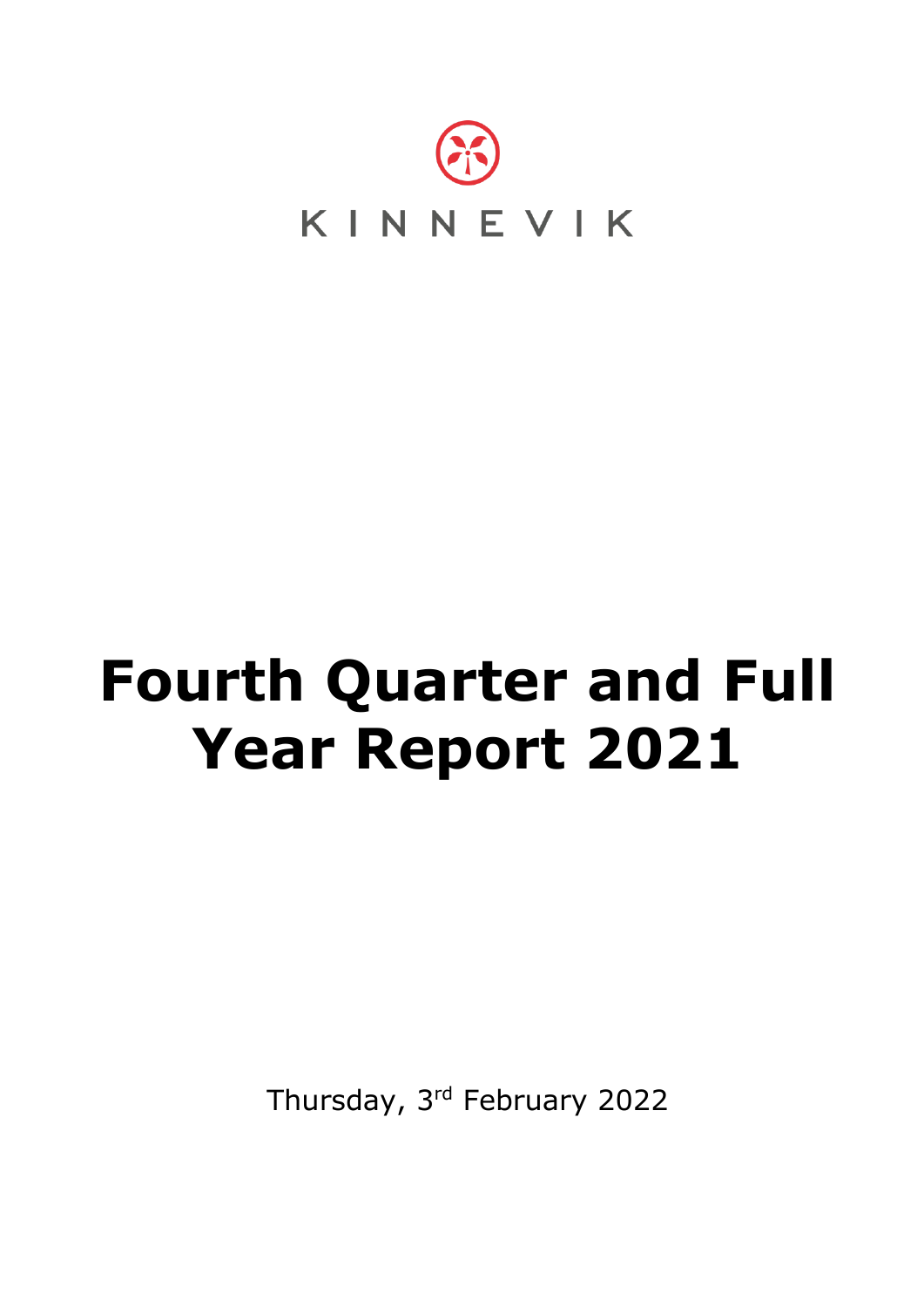# **Highlights of the Quarter**

Georgi Ganev *CEO, Kinnevik*

Good morning everyone and welcome to the presentation of Kinnevik's results for the fourth quarter and full year 2021. I am Georgi Ganev, Kinnevik's CEO, and with me today is our CFO, Erika Söderberg Johnson. And for the Q&A part of this call, we are also joined by our Director of Corporate Communications, Torun Litzén, and Samuel Sjöström, who recently was appointed Chief Strategy Officer.

# **Introduction**

Let us move to page two. As we are putting 2021 behind us, we can look back at a year where we fundamentally shifted our portfolio towards younger, private growth companies. We distributed Zalando, saw returns in our private companies of nearly 80% and actively reallocated capital within our portfolio. We expanded our portfolio to add some of the world's most innovative, growth-staged technology businesses, like Spring Health, Sure and Jobandtalent. Our current investments continue to flourish, achieving incredible milestones. We have done this while remaining true to our values, working to build a more diversified and sustainable future.

As a result of this, we ended the year with a more balanced set of growth companies; a portfolio with half of its capital invested in private businesses and a stronger financial position than what we started the year with. This provides a solid platform for us to continue Kinnevik's journey as the leading listed growth investor and to continue to create long-term value for our shareholders.

# *Agenda for the call*

As for the agenda for today's call, we will begin with the strategic highlights of the quarter, and then move on to look more at the strong development in Pleo, which showcases how we support the winners of our portfolio over time. Then we will talk a little bit more about two of our new portfolio companies, one from Q4 and one from January 2022. After this, we will go through our financial position and give you an indication of what are expected investments for 2022.

# **Highlights of the Quarter: Q4 2021**

So, let us move on to page three, where we have summarised the key strategic highlights during the fourth quarter. At the end of 2021, our net asset value amounted to SEK 72.4 billion or SEK 260 SEK per share. That is up by SEK 10.1 billion or 16% compared to one year ago, adjusted for the distribution of Zalando, and down SEK 3.5 billion or 5% during the fourth quarter. In the public portfolio, weak share price developments in Global Fashion Group and Teladoc had a negative impact on NAV, especially in the second half of the year, while we saw the value of our private companies increase by SEK 17.5 billion in 2021 from net revaluations and net investment. Erika will take you through the development of our NAV in more detail as well as the valuations of our unlisted companies in a few minutes.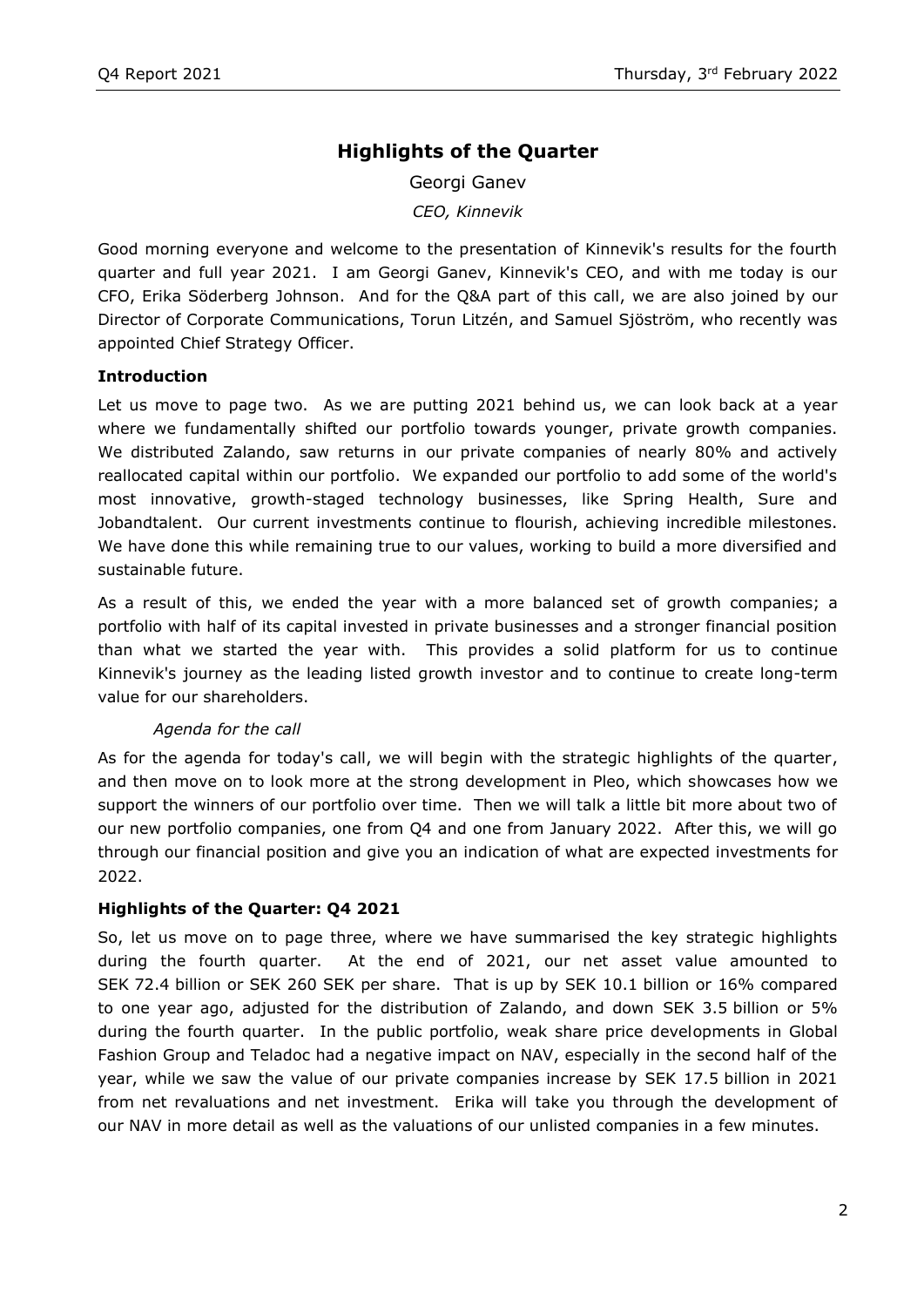#### *Pleo*

Pleo's latest funding round was a highlight of the fourth quarter, and I will soon get back to that in more detail.

# *Jobandtalent, Vay and Nick's*

During 2021 we added ten new companies to our portfolio. Three of these came in in Q4: namely Jobandtalent, a world-leading digital temp staffing agency; Vay, a tech-enabled mobility company; and Nick's, a global food-tech innovator.

# *VillageMD*

Capital allocation activity was high throughout 2021 and remained so also in the fourth quarter when we released 5.3 billion SEK from partial divestments of our VillageMD and Teladoc investments at returns exceeding 7x and 5x respectively.

#### *Mathem*

In December, Mathem agreed to merge with Mat.se, Axfood's online grocery business, and to enter into long-term strategic supply agreement with Axfood's purchasing and logistics company, Dagab. Kinnevik will own 31% of Mathem after the transaction and remains the company's largest owner. The combination of Mathem and Mat.se, together with a partnership with Axfood, will create synergies, increase scale, and enable the combined company to further improve its customer proposition in the direct-to-home online grocery markets.

# *TravelPerk*

During the quarter, we invested \$25 million in TravelPerk's latest funding round. We have been truly impressed with how TravelPerk has used the COVID crisis to further build its bestin-class product and win new clients. As a result, the company's performance far exceeded pre-pandemic levels as travel began to gradually normalise in 2021 and clients sought solutions to manage travel complexity.

# *Sustainability linked financing framework*

In November we published our first sustainability linked financing framework, followed by the issuance of our inaugural sustainability linked bond of a total of SEK 2 billion. Establishing a sustainability linked financing framework, and thereby linking our ambition to be a sustainability leader into our financing solutions, is a natural step for Kinnevik.

# *D&I inclusion targets*

Recently, we were very proud to be acknowledged as the best practice leader in the gender equality industry report by European Women On Boards, a non-profit organisation aiming to promote gender equality in corporate leadership. But while we are proud, we are far from satisfied. We remain committed to driving the diversity and inclusion agenda and during 2021, worked to identify new D&I targets to address the broader approach to diversity and the importance of inclusion of all to raise the bar further. Therefore, we now announce an updated and more ambitious set of D&I targets, which going forward will replace the targets announced in 2019. These include our previous no follow-on policy and 10% female capital allocation targets, the measuring period of which has been updated in line with our sustainability linked financing.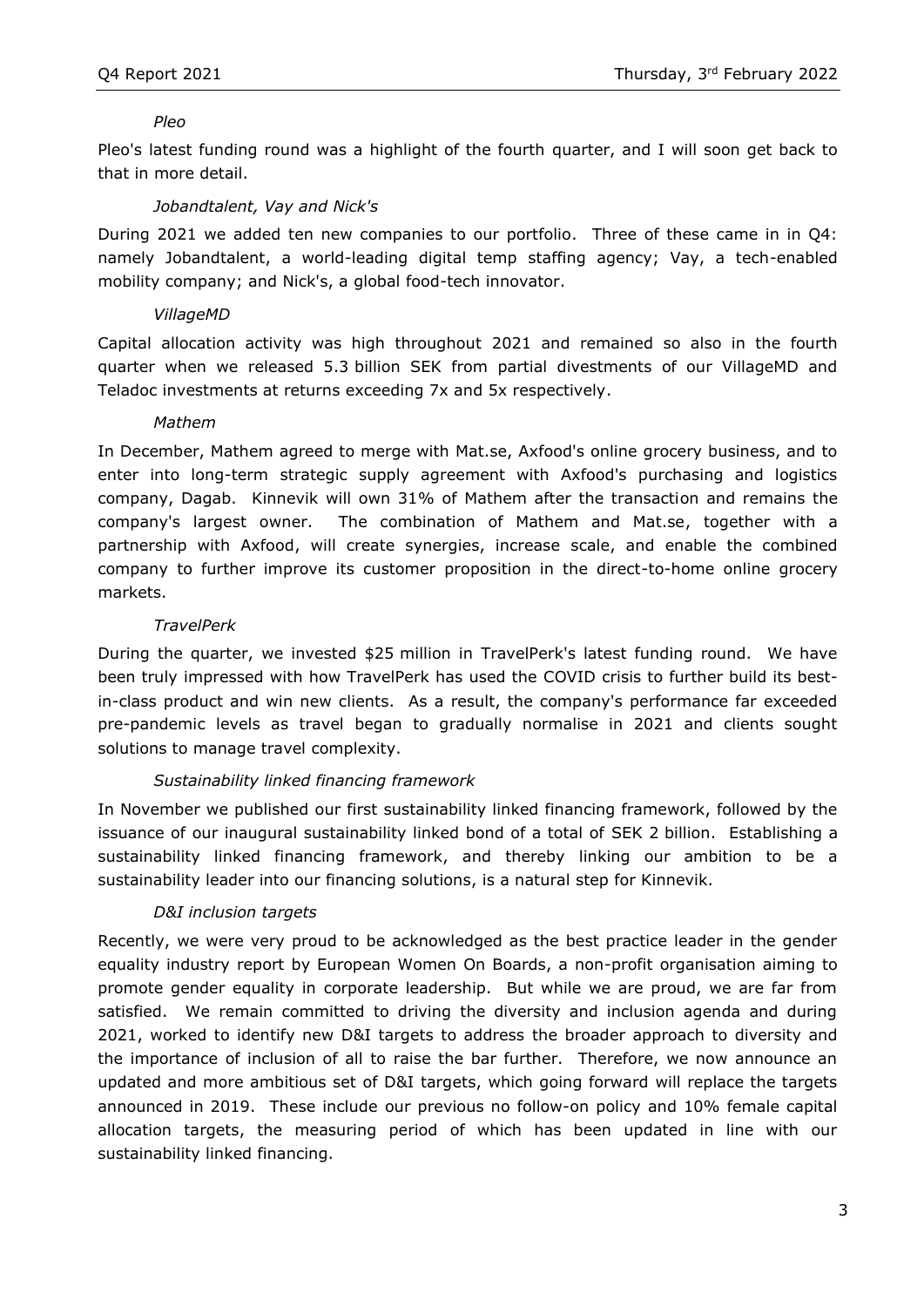# *Diversity and inclusion targets*

We also include a new inclusion-focused target for our own team, and a target to drive incremental progress across the portfolio on relevant D&I efforts. And all targets will be reported on annually.

# **Latest Funding Round Positions Pleo as the Highest-Valued B2B Spend Management Service in Europe**

Let us now go back to Pleo on page four.

We have a strong track record of working closely with successful challenger companies over the long term and supporting them to become industry winners. Our relationship with Pleo is a great example of this. We first invested in Pleo four years ago as part of our Nordic Venture strategy. We led the company's Series A but have participated at or above pro rata in their Series B and C and continue to do so now in their last round, led by Koto and Alkeon, where we invested another \$25 million.

It was apparent from the outset that the pair of founders, Jeppe and Nicco, were a great complement of strategy, products, experience, and execution. They were also focused on building something truly large, a sustainable company based on a new way of looking at an old industry.

Fast forward to today and Pleo now works with more than 20,000 businesses and processes their employees' aggregate annualised spend of \$1 billion, with world-class customer satisfaction score.

The funds from this round will be used to extend Pleo's product offering beyond expense management towards a holistic suite of financial tools. The funding round valued Pleo at \$4.5 billion pre-money, around 180% higher than the valuation reflected in our Q3 report. This corresponds to a return on our first investment in 2018 of nearly 55X and more than 10X our aggregate investment since then. We are proud to continue to support a company we believe is emerging as the category winner in its field, helping both growing and established businesses manage their corporate spending in a modern, simplified, and efficient way.

# **Expanding Our Portfolio to Human Capital Technology with a Workforce-As-A-Service Platform**

# *A World-Leading Digital Temp Staffing Agency*

On page five, we will now look at a new addition to the portfolio in  $Q4$ . On  $1^{st}$  December, we announced the biggest single ticket for a new investment that we have made to date, \$115 million into Jobandtalent, as we added the workforce-as-a-service platform, disrupting the modern labour market, to our portfolio.

Digitisation and globalisation are forcing employers to adapt new ways of working and societal pressures are being placed on companies to embrace a larger share of responsibility for temporary workers. This opens up for new and innovative services in some of our focus sectors. Jobandtalent's goal is to make it easy for people to find regular, dependable work and have secure[?] perks[?] typically associated with full-time employment, including pensions, sick and holiday pay, and training courses. Workers can apply for and manage roles, submit paperwork, sign contracts, and get paid entirely within the Jobandtalent app.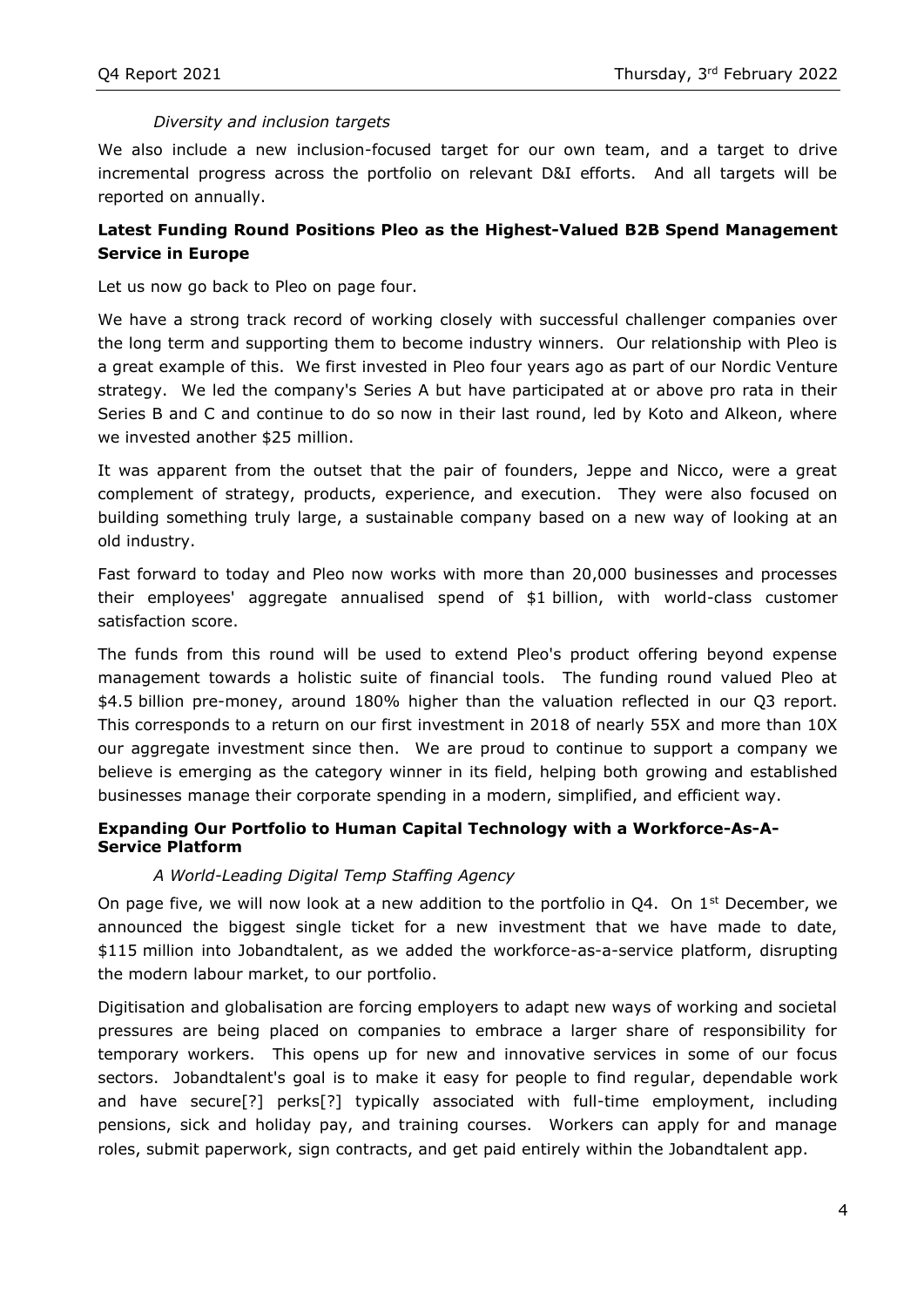The company is headquartered in Madrid and currently operates in nine markets with more than 1,300 companies using the platform. Over 100,000 workers have used Jobandtalent to find temporary roles the first nine months of 2021 alone.

Within consumer services, we have over the past couple of years increasingly focused on managed marketplaces that help solve a highly fragmented supply of products and services, and enabler businesses that help alleviate pain points in consumer-facing businesses. The Jobandtalent opportunity sits at the intersection of these themes, and we have been super impressed with the ambition of the co-founders, Juan Urdiales, and Felipe Navío, and their team.

# **We Are Backing the First Comprehensive Health and Care Experience Company for Self-Insured Employers**

#### *Backing Livongo's founder's new company*

If we then turn to page six to look at another company that we only recently added to the portfolio. Many of you are probably already familiar with the name Glen Tullman, who is the founder and former executive chairman and CEO of Livongo, one of Kinnevik's first healthcare investments. We think Glen is an exceptional founder. We were highly impressed by his ambition and capabilities during the Livongo days, and we were therefore pleased to announce in January that we have invested \$60 million into Glen's latest venture, Transcarent, a new and different health and care experience company for employees of selfinsured employers and their families.

#### *Fully insured employers*

Our investment and ambition to support Transcarent with more capital over the coming years comes on the back of having released some capital from a partial sell-down in our Teladoc investment during December. Health benefit costs for US employers continue to rise at more than twice the rate of GDP growth over the last decade, and employers are urgently looking for innovative approaches to absorb their employee cost share and lower cost in general. Technology-enabled services can reduce an employer's healthcare cost, but the explosion of services offered has made it difficult for buyers to prioritise and assess specialised solutions.

# *Self-insured employers*

To further add to the complexity, almost 70% of employees in the US work for self-insured employers, meaning the employers work with health plans for administrative services and access to a network of doctors, but ultimately pay for the cost of care themselves. And as you all know by now, at Kinnevik we are big believers in value-based care and our companies serve Medicare, Medicaid and fully insured commercial solutions. And now through Transcarent, also self-insured employers.

#### *Transcarent's model*

So, Transcarent is addressing these problems of spiralling cost and fragmentation of solutions by building a comprehensive, curated platform of care services for self-insured employers. Transcarent delivers a single, easy-to-understand, digital interface, providing a personalised health and care experience for virtually all of the most common and most challenging needs. This includes everything from essential care, such as primary and urgent care, to specialty care.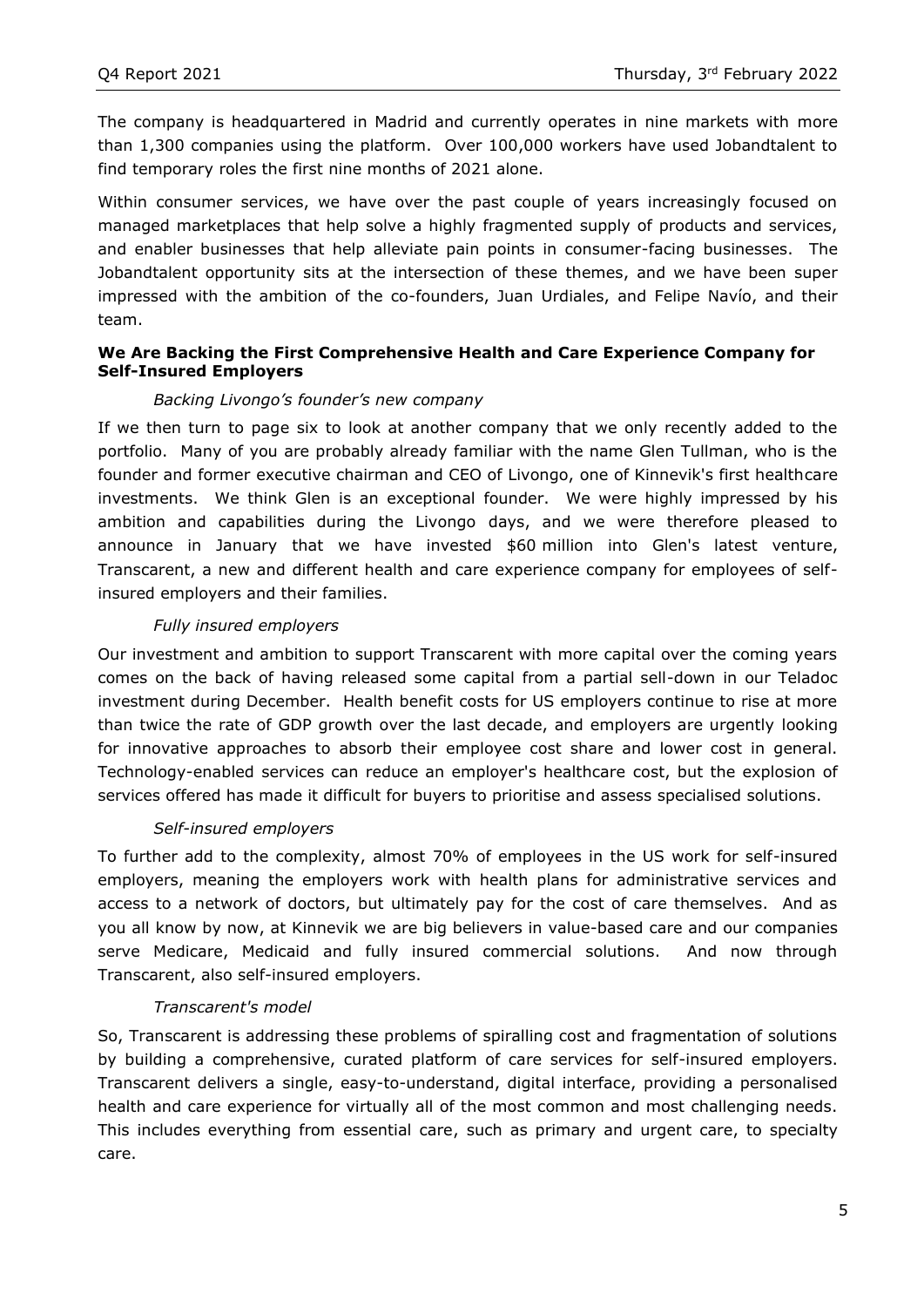We led the \$200 million funding round together with our previous Livongo co-investor, Human Capital, as well as a number of leading US health systems. Transcarent fits squarely into our investment thesis and complements our healthcare portfolio ideally. The focus on consumer choice, the mission to align incentives between providers and health consumers, and the ability to create a more equitable healthcare industry by providing everyone with the same high-quality experience, no matter the member's background or position in a corporation, is very appealing to us.

That said, now let us move over to page seven for Erika to go through the details of valuation changes and NAV development.

# **Financials**

# Erika Söderberg Johnson

*CFO, Kinnevik*

Thank you, Georgi. The fair value of our unlisted assets increased by almost SEK 3.2 billion or 11% in the quarter.

Net revaluations of private companies amounted to SEK 4 billion. This was slightly offset by net divestments of SEK 0.7 billion as we released SEK 3.1 billion in VillageMD and invested, in total, SEK 2.4 billion in the quarter. The value increase was driven by Pleo, with some contribution from TravelPerk.

These positive changes in our unlisted assets were offset by negative share price developments in Teladoc and Global Fashion Group, while Tele2 was stable.

With further capital released from Teladoc, we ended the quarter with total net divestments of SEK 2.9 billion and the total value of our growth portfolio amounted to SEK 43.3 billion at the end of the quarter.

# **Valuation Increases are driven by Transactions While Peer Development Impacts Some of Our Key Assets**

And now let us focus on the key valuation assessments.

#### *Pleo*

On the back of the recent fundraise, our valuation of Pleo increased by 2X from last quarter, including our investment of SEK 227 million. This implies a fair value of our 14% stake of SEK 5.9 billion and means that the company is at a significant premium to its peers on a 2022 basis, which normalises over time due to Pleo's expected higher growth. The increased valuation means that Pleo was the largest asset in our growth portfolio per end of December.

# *TravelPerk*

Our holding in TravelPerk amounts to SEK 1.7 billion and is valued in line with the valuation in the company's funding round in December. Our valuation is corroborated by forward-looking revenue multiples of SaaS peers. With TravelPerk performing strongly, our valuation is in line with peers on a forward-looking basis.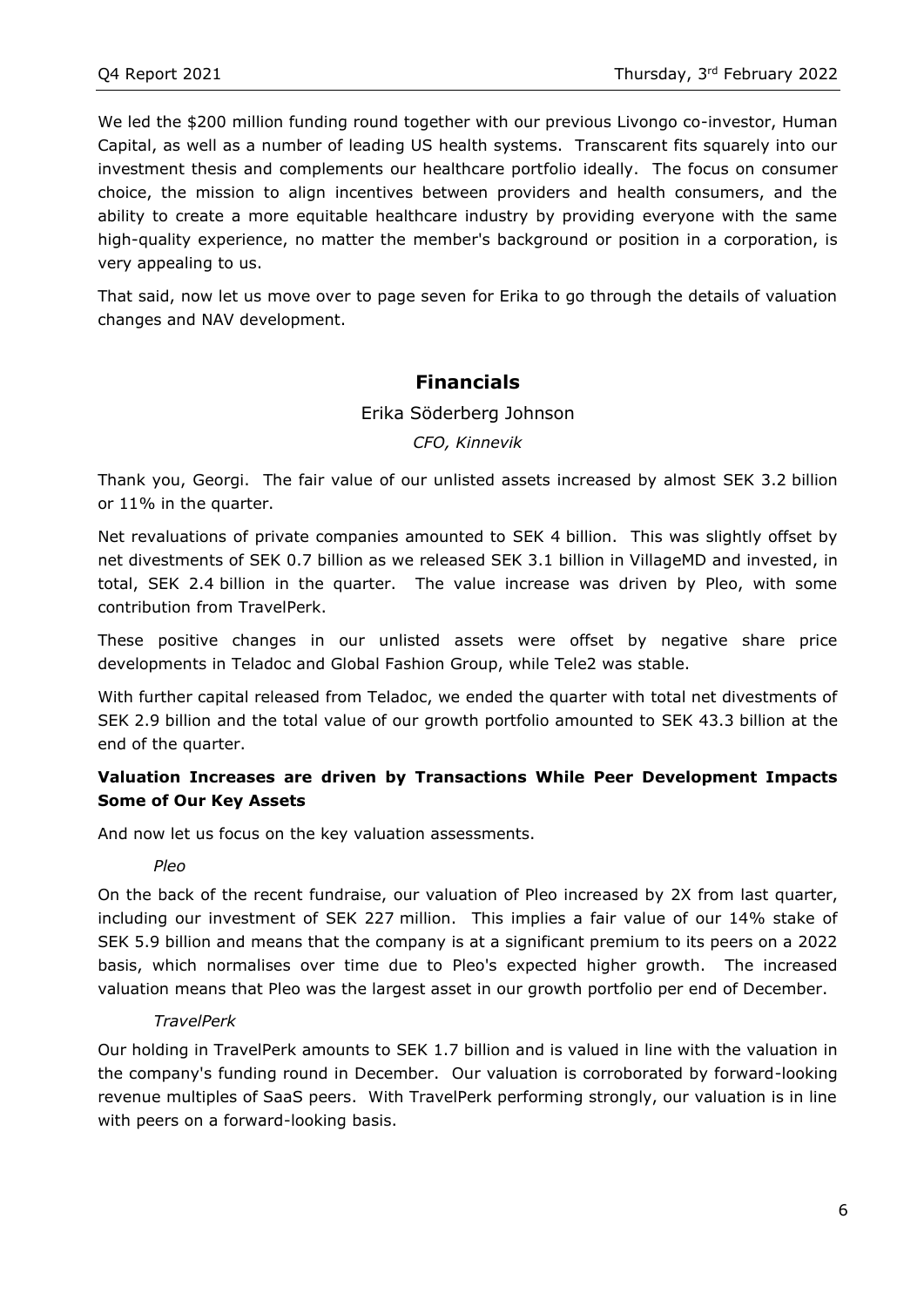# *VillageMD*

The fair value of Kinnevik's 4% shareholding in VillageMD amounts to SEK 4.7 billion and corresponds to the valuation in the transaction with Walgreens Boots Alliance announced in the fourth quarter. The valuation remains stable in spite of peers' multiples trading down by around 20% in the quarter, due to the recency of the transaction but also reflective of the company's structural advantage and strong growth trajectory stemming from the unique partnership with Walgreens Boots Alliance.

## *Cityblock*

Moving on to Cityblock, where we reflect a multiple contraction in the peer group by adjusting the company's equity value downwards by 10% compared to the valuation used in the funding round in the third quarter. This implies a fair value of our 8% stake of SEK 4 billion, including the SEK 223 million we invested in the quarter. Cityblock is still marked at a premium to the peer group of value-based care providers due to its materially higher growth rate.

#### *Mathem*

The fair value of Kinnevik's 37% holding in Mathem amounts to SEK 1.3 billion and corresponds to a decrease of 14% compared to the third quarter. On the back of the announced acquisition of Mat.se and the strategic wholesale agreement with Dagab, we have decreased discount to the company's main peer, which partly offsets the multiple contraction of the peer group.

# **Our NAV is down 5% in The Quarter, As Soft Trading in Our Public Assets Is Partly Offset by Pleo's Valuation Boost in Its Last Funding Round**

Now let us turn to page eight.

#### *Net asset value development*

Our net asset value amounted SEK 72.4 billion at the end of December, or SEK 260 per share. This is down by SEK 3.5 billion compared to the third quarter and represents a net asset value decrease of 4.6% in the quarter. Compared to one year ago, when adjusting for the Zalando distribution, this represents an increase for the full year of SEK 10.1 billion or 16%.

The NASDAQ traded up 8% and the OMXS30 traded up by 7%, while our total shareholder return was 4% in the corner.

With yesterday's closing prices of our listed assets, our net asset value was SEK 72.7 billion, so essentially flat this year so far.

# **During 2022 We Expect To Deploy Capital in the Region of SEK 5bn, in Line with the Average from the Last Three Years**

Now, please turn to page 10 for an update on our financial position and capital allocation framework.

During the fourth quarter, we invested a total of SEK 2.4 billion, whereof SEK 900 million was deployed into our existing businesses. Our largest follow-on investments in the quarter were SEK 227 million into Pleo and SEK 226 million into TravelPerk. SEK 1.5 billion was deployed into three new companies, Jobandtalent, Vay and Nick's.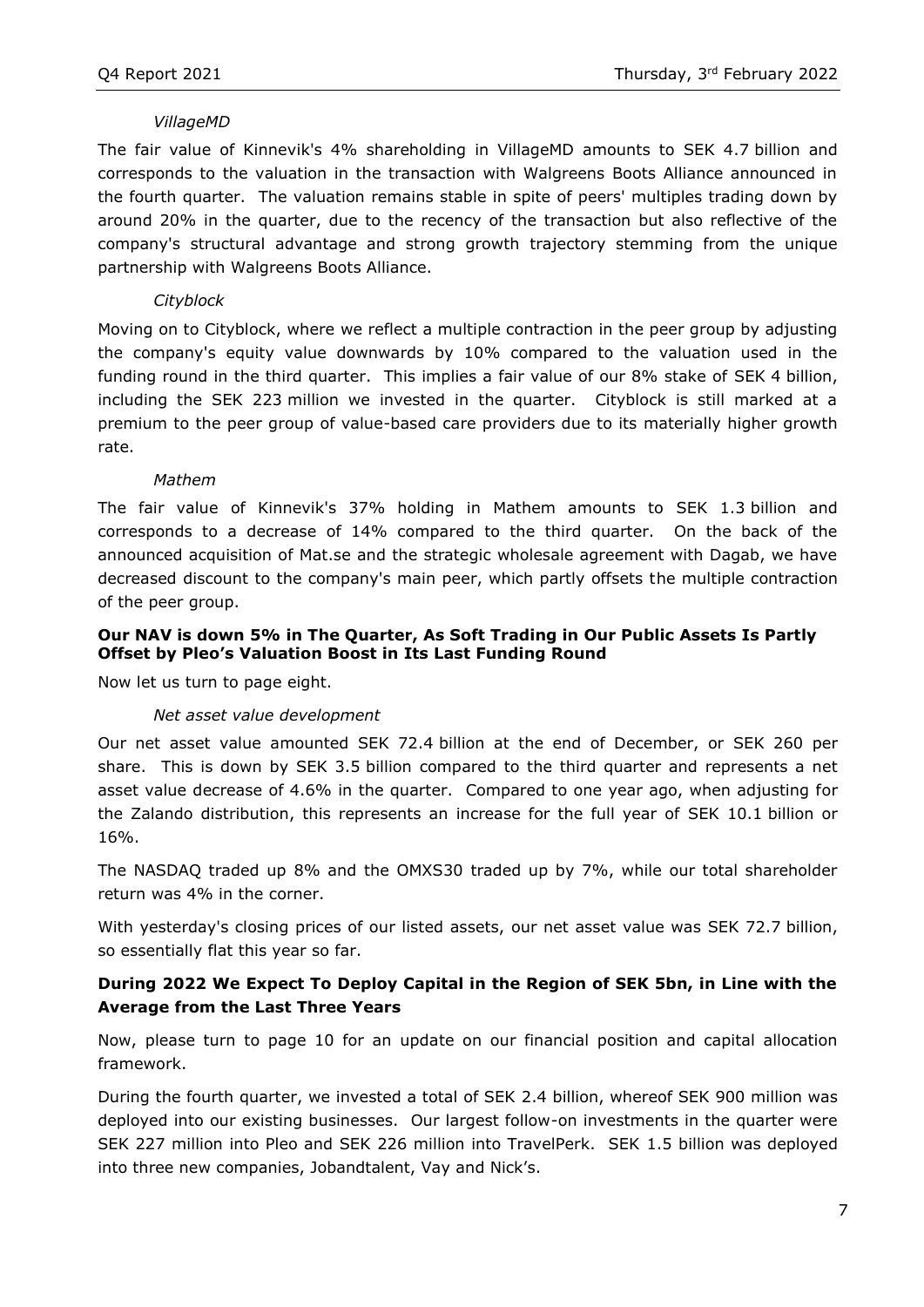For the full year 2021, we invested SEK6.4 billion; SEK 4.4 billion into new companies and SEK 2 billion into follow-on investments.

In addition to proceeds from divestments and incoming dividends exceeding investments by SEK 0.9 billion, we issued SEK 2 billion in new sustainability linked bonds to refinance the bonds maturing in March, ending the year with a robust financial position and SEK 4.5 billion in net cash, up from SEK 1.8 billion at the end of Q3.

In summary, we ended 2021 with a more balanced portfolio, with half of its capital invested in private businesses and a stronger balance sheet than what we started the year with. So, we go into 2022 with a very strong financial position.

#### **Forward View**

Looking into 2022, we believe that as long as attractive opportunities arise, it is key to maintain our investment momentum. Therefore, in 2022 we expect to deploy around as much capital as we have averaged during the last three years. That is in the region of SEK 5 billion. With our strong financial position and a proven track record of backing category-winning businesses, we feel confident that the Kinnevik team has the right tools, strategy, and perspective on business building to continue to create long-term, sustainable shareholder value.

With that, I would like to hand back over to Georgi for some closing remarks and page 10.

# **Closing Remarks**

Georgi Ganev

# *CEO, Kinnevik AB*

Thank you, Erika. With investments of SEK 6.4 billion in 2021, we deployed more capital than we anticipated at the beginning of the year. As outlined last quarter, our increased investment activity is a result of many attractive companies raising capital, our increased conversion of interesting opportunities into investments, and our ability to maintain a strong financial position through capital reallocation.

2022 has started with expectations of rising interest rates and increasing risk aversion, putting pressure on the valuations of high-growth companies, and widening the gap between public and private valuation levels. It is difficult to predict how the year will pan out, and if what is unfolding in the public market's valuations of growth stock is a sign of a new environment. What is clear is that over time, as public market valuations eventually stabilise, the valuation gap between public and private markets is likely to narrow and find an equilibrium.

From a long-term perspective, however, very little has changed. We continue to focus on secular growth, economic moats[?] and sustainable unit economics, and assume multiple contraction from our entry levels in all our investments. With an indefinite holding horizon, unrestricted investment strategy and long-term view on business building, we will experience a wide variety of markets throughout our 10-year[?] backers[?] of high-growth businesses.

Keeping this in mind, as Erika said, we still believe that maintaining our investment momentum and actively reallocating capital as long as opportunities to back great founders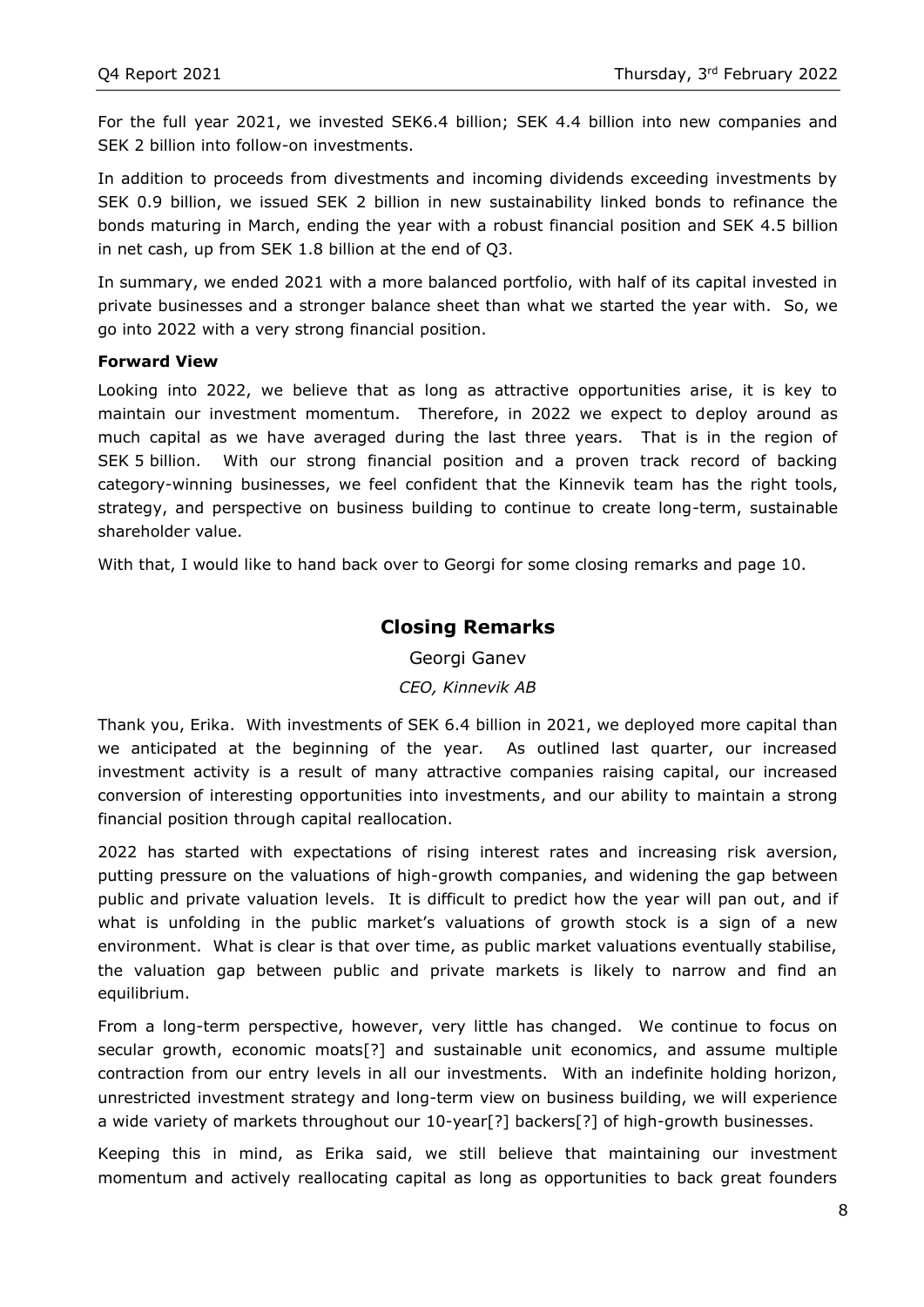and ideas arise, is key, not only to ensure our portfolio remains vibrant and dynamic but also to continue to deliver long-term sustainable returns to our shareholders that share our views on investing.

We are now ready to answer your questions.

# **Q&A**

**Joachim Gunell (DNB Markets):** Thank you very much. Good morning. Can you perhaps comment here with regards to the financial muscle you currently have and capital you want to deploy in the coming year where you see the best IRR[?] opportunities here? We have seen you more prioritise the new, earlier-stage investments as opposed to commit to your existing portfolio. Is this something we can continue to expect?

**Georgi Ganev:** Thank you, Joachim, for your question. I think we had a very active year and added 10 new companies in the portfolio. It is not likely that we will do that every year. We have said that a great part of our investment budget – we do not see that a budget but rather a projection – will go to follow-ons in companies that we see great growth and, of course, great teams deliver on their forecasts. I think it is difficult to say exactly how much will go into follow-ons and new investment this year, but 2021 was probably an extraordinary year in terms of new companies added to the portfolio.

**Joachim Gunell:** Very clear. But given [inaudible] NAV has narrowed slightly in recent months, can you, from a hypothetical point of view, elaborate if you would be comfortable to issue new shares at NAV or something similar, now that investors obviously are getting increasingly comfortable that you are delivering on this new investment strategy, basically in order to accelerate that approach. We have seen other companies [inaudible] do the same.

**Georgi Ganev:** As we have said before, it is definitely a tool in the toolbox and I think as long as we have the confidence in what we do and, more importantly, the trust from our shareholders, I think that is something we could do. However, having said that, looking at 2021, we were also able to reallocate capital within our growth portfolio, so more than 80% of the capital we invested came from companies within what we call the growth portfolio. So, it is not that we have to raise capital just because we increase our investment pace. 2021 shows that that was not the case. We have the flexibility, we could do it, but we are not forced.

**Joachim Gunell:** Very clear. And a question for Samuel or Erika, can you comment here, since the unlisted[?] or private investments now make up over 50%[?] of the NAV, how much of this is based on mark-to-market[?] valuations, or return to that, [inaudible] Q1, Q2 this year?

**Erika Söderberg Johnson:** It was a bit difficult to hear.

**Samuel Sjöström:** Sorry, Joachim. Was the question what proportion of our investments we mark to market?

**Joachim Gunell:** Exactly, and that are not based on the recent transaction value.

**Samuel Sjöström:** I see. Well, it is a false premise, because we value all our companies at market. The thing that is a bit trickier this time around is clearly the fact that while public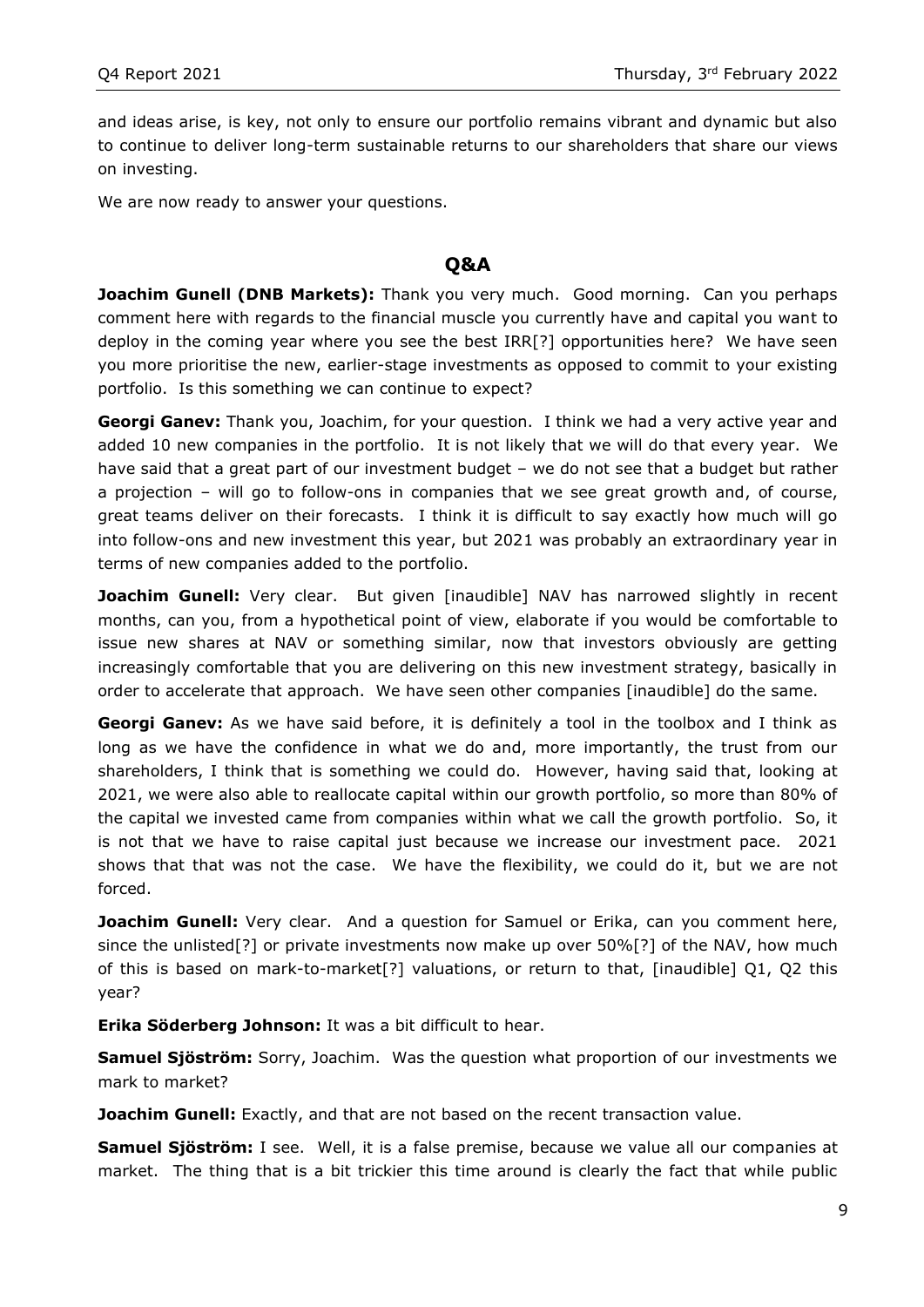and private markets obviously are correlated, the private market has not yet caught up to where the public market is at, neither today nor at the end of December. You will recall the March 2020 correction, public stocks rebounded so fast that private markets barely had time to react. So, we value all our companies at fair value and wherever the market is at the end of March will influence the valuations in our Q1. But Joachim, I am not quite sure if that is the answer you are looking for, so maybe you can clarify.

**Joachim Gunell:** No, I think that clarifies it. Just a final one then from me. It seems that it takes some time for the public market to get comfortable with some of the earlier stage, highgrowth companies in a listed[?] setting[?]. We have seen this with [inaudible], Livongo[?] and most recently Babylon. Are there any learnings you draw from this? Does it impact the timing on when you think your future companies are IPO ready, so to say?

**Georgi Ganev:** We do not have a lot of companies in the pipeline for listing, and that is the same thing for capital increases in our companies. If you are a high-quality company, you are probably well capitalised when you see some volatility in the market. That is the case for our companies and that is the case for Kinnevik, with a strong financial position. So, I think it makes us more resilient, both in terms of portfolio perspective, but also Kinnevik.

Then of course, we have a few examples of companies that we have seen weak trading, but I think those are for different reasons. If you look at SPAC transactions in general, they have been very volatile, with almost no liquidity in that type of stocks. I think it is too much to read into the trading of the Babylon share price, to be honest.

If we go back to the IPO of Livongo, it took some time for the market to understand what a great company it was. It was a healthcare investor that did not really understand the SaaS subscription model, if you will, and consumer-facing products, and the typical consumer investor did not, at that time, clearly understand the value that company provided for the healthcare plans and companies.

So, I think there are different reasons for sometimes weak trading initially. Again, we are long-term holders of our companies, whether they are private or public, and when we decide to reallocate, as we did in December where we sold shares in Teladoc, that was mainly because we saw a very interesting opportunity in Transcarent. So, we speculate less about the macro trends going forward and more how we can actually deploy the capital in the best possible way.

**Joachim Gunell:** Perfect. Thank you.

**Derek Laliberte (ABG Sundal Collier):** Thank you and good morning. I wanted to follow up on the valuations here. Clearly, they were impressively resilient, given the exceptionally weak development in the peers and you do give plenty of justification for the report and in the presentation here, with it being as of Q4 operational performance, the stage they are in and the position, etc. But what would it take for you to feel obliged to downgrade your valuations more meaningfully in some of these cases? Babylon is truly a unique business in the sector, but still their stock price is down 40-50% and I think you said earlier that for VillageMD, before the transaction, the valuation was increased from 2X to 11X sales as [inaudible] Health went public and advanced.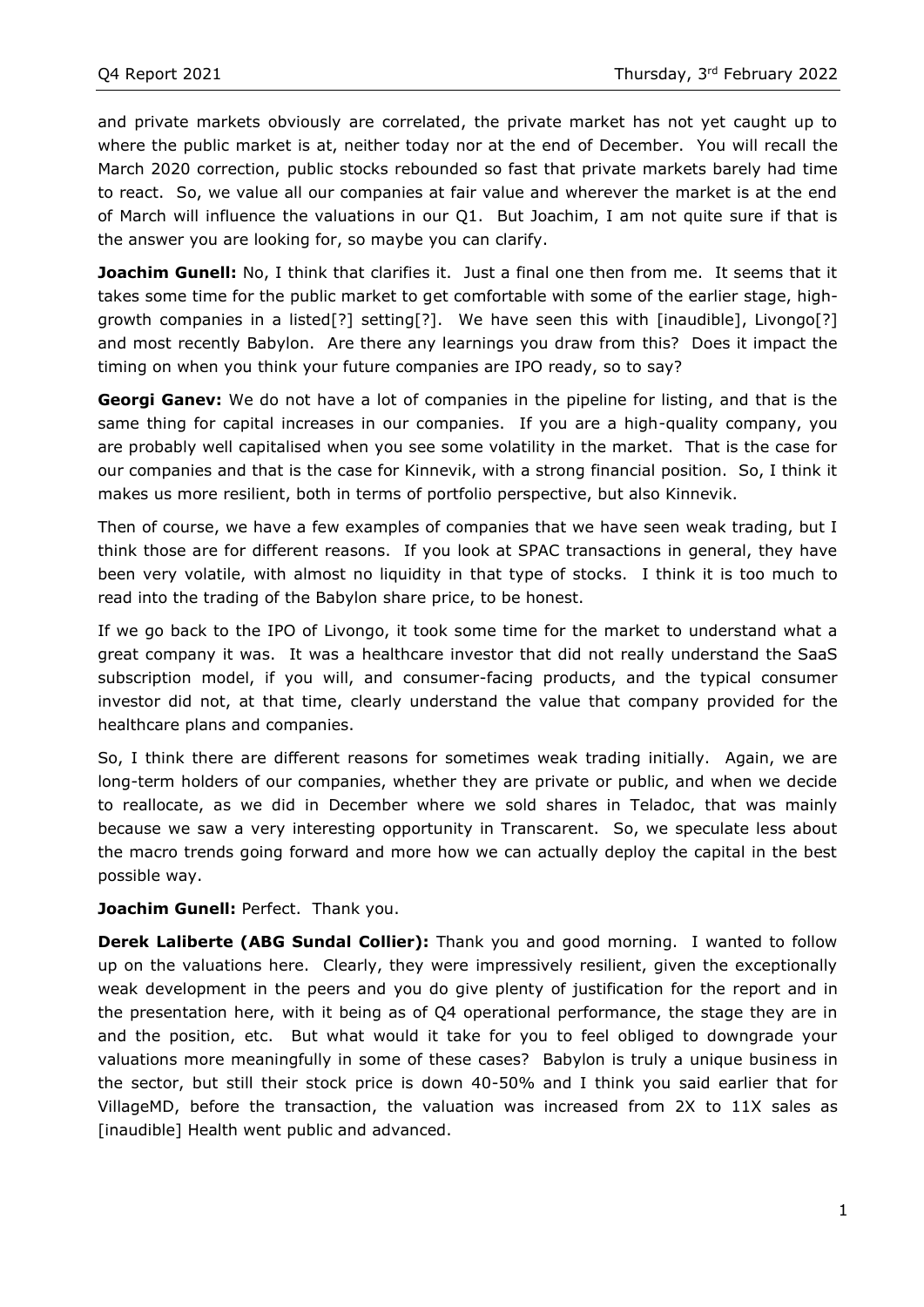I am just trying to understand why we are not seeing a bigger impact in some of these names. Then you talk about this private and public valuation dispersion, but I thought you [inaudible] all your valuations based on the public market valuations. So, if you could clarify that a bit more, it would be helpful. Thanks.

**Samuel Sjöström:** Sure. It is clearly the million-dollar question as far as the NAV goes. An important distinction here is that we are valuing private companies, not public companies. We are valuing private companies by inferring data from public markets, but we are not necessarily valuing these private businesses as if they were listed. The reason they are not listed is because they are not ready to be listed. That is the first distinction I would like to make.

You mentioned the issue of this gap. The gap is clearly broadening or widening as an effect of private markets lagging behind the public market that is changing in a very volatile way on a daily basis. So, I guess the question really is how we deal with all of this. The way we try to approach this valuation gap is we make a couple of assumptions based on what we see, what we hear and what we believe in relation to the public market's effects on the private markets we are operating in.

There are a couple of them. Firstly, it is likely that what is happening in public markets is going to impact the speed of processes and round sizes before it impacts valuations in the private market. Secondly, it is probably likely that some of these crossover guys that we have seen in the last 18 months may tilt in favour of public equity rather than private equity. We also believe it is likely to impact later-stage businesses before it impacts earlier-stage businesses. As you already mentioned, you have seen how these SPACs have performed and we have already seen a few pulled IPOs and some abandoned SPAC mergers just these last few weeks. I think the last and perhaps most important point is that we believe that it is likely to impact your 'medium' companies before it impacts the companies that are the leading category, winning or even defining ones.

Those are basically the assumptions we make. What happens then is that we are giving a few companies the benefit of the doubt, provided that they have raised capital recently, they have strong balance sheets and long runways, so they are not in a need to tap the markets during these volatile times. They are typically growing faster than their public comps; they have gross margins that are in line with public comps, and they are leaders in their sectors. So, that is the dynamic that you should view as the context when considering the valuations of these star companies like Pleo, like TravelPerk, Budbee, Oda, HungryPanda, Cityblock and VillageMD, etc.

I think what goes amiss perhaps in this quarter, and it is only natural, is that we are making a number of write-downs this quarters but their impact on our NAV as a whole is pretty small. And that is reasonable when you consider the fact that the companies with the largest weight in our portfolio are the ones that we backed with the most capital and that have seen the greatest returns. So, by nature, they are inherently more stable than the much larger investments. Does that answer your question?

**Derek Laliberte:** Yes. Thank you. Yes, that is great clarification. Yes, I definitely understand. Just a follow-up on VillageMD, hypothetically, obviously we have this [inaudible] just happening, but then the peers are down significantly here, quarter-to-date. If we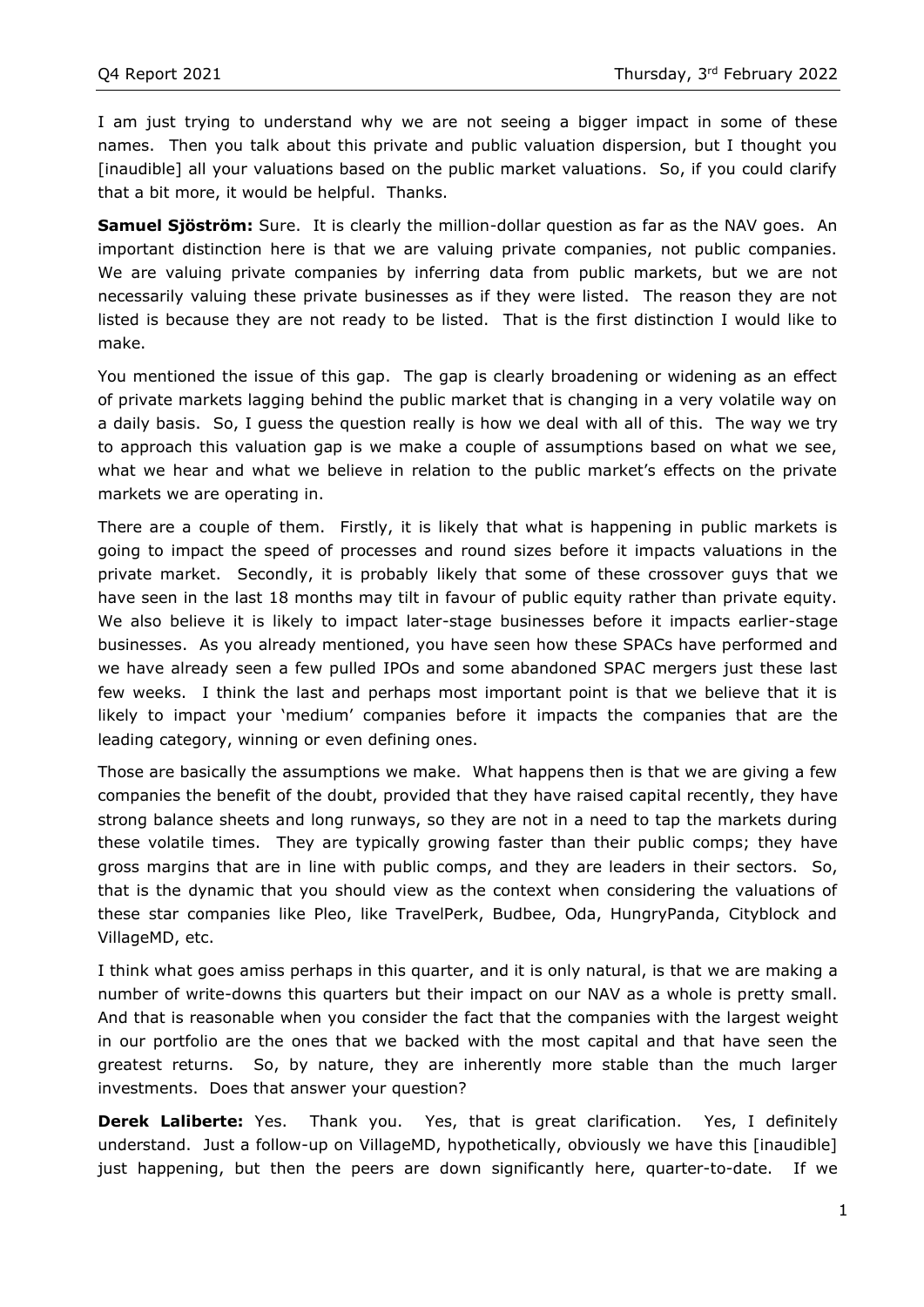assume these valuations were to be on 31<sup>st</sup> March, would that have any impact on VillageMD, given that the transaction happened so recently? I think you mentioned in the report that these transactions are just reference points, but you do basically a multiple valuation in most cases. But a transaction being that recent, could you still potentially decrease the value in that if valuations are 30% or 50% lower in Q1?

**Samuel Sjöström:** Most definitely, and I think that is what we are doing with Cityblock this quarter. We closed the secondary part of that transaction even in Q4 and we are taking that valuation down by 10%. The reason that we are not doing the same with VillageMD is pretty simple. In both instances, we have very transactions. VillageMD's transaction with Walgreen's is both larger and was agreed around two months later than the Cityblock transaction. The Walgreens-VMD partnership was also agreed at a lower valuation level than the transaction at Cityblock/. You also noted that the valuation development at Village has been a bit less extreme than at Cityblock, so there is arguably a bit less short-term valuation risk baked in at VMD, which is why that valuation remains flat this quarter whereas Cityblock is adjusted downwards.

**Derek Laliberte:** Okay. Great. That makes sense. Thank you. Just finally, you talked about the market climate is having an impact on the funding climate and a lot of your holdings have recently done funding rounds, so most of the companies are probably in great shape. But are there any ones here that are really needing funding, basically?

**Erika Söderberg Johnson:** Not really, but we are, as always, keeping tight dialogues with our companies, depending on what happens with their markets and their strategies. This is an open dialogue we have and that is one of the reasons that we want to be and remain well funded ourselves, so we can support if they need further funds in order to grow. But for the time being, as both Georgi and Samuel alluded to earlier, many of our companies have really strong financial positions in order to not be forced to tap into the markets within the volatile times.

**Derek Laliberte:** Thank you, Erika. That is very clear. That is all from me right now.

**Oskar Lindström (Danske Bank):** Hi. Good morning. There are three sets of questions from me, I am afraid, coming back a little bit to what we have talked about already quite a bit here. The first one is on Pleo. I was just wondering, you mentioned the peer group here, could you say maybe a little bit more about which peers you are looking at specifically for Pleo? You talk about Pleo having higher growth rates than some of these peers. Are you looking at revenues, I presume? What kind of growth rates do you forecast for Pleo compared to these peers? Just to put your comments around that valuation into context. That would be my first question please.

**Samuel Sjöström:** Sure. The way you should benchmark Pleo against public comps is that you should be looking for SaaS businesses that have a pretty large share of revenue stemming from transactions rather than subscriptions. That is the way we address it. We can attempt to be a bit more open around that perhaps in the Q1 in relation to specific names. As it relates to Pleo's growth rate in relation to peers, were we comfortable giving that data point, we would have in the report. But just as an indication the average growth rate of the peer group we are looking at is around 30% or 40% and Pleo is 3X or 4X that.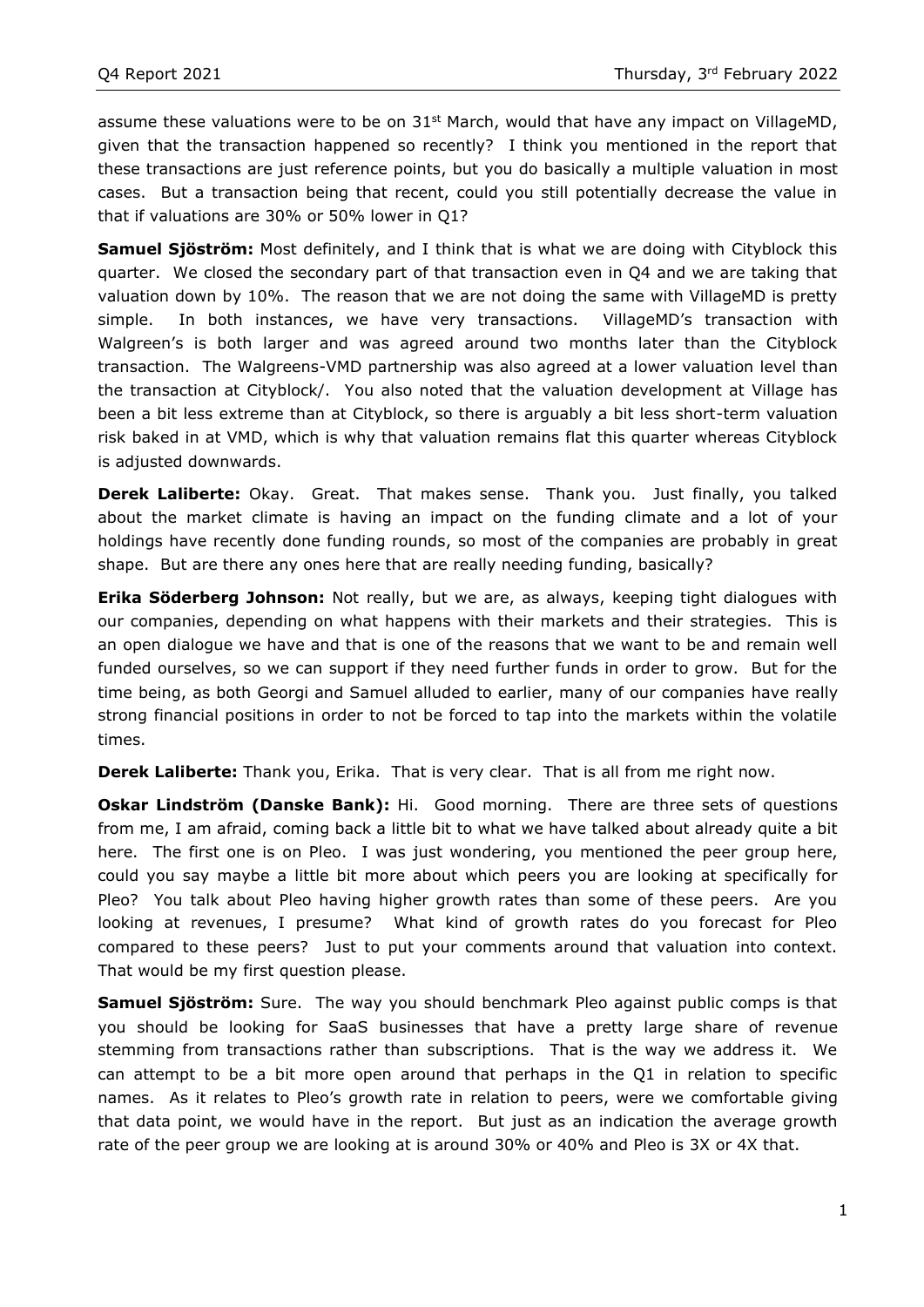**Oskar Lindström:** All right. Very impressive. Good. Two questions on the public-private valuation divide that we have also talked about already in the Q&A session here. The first one is, is the increase in the divide really through the sharp decline in the valuation of publicly created assets an opportunity for you to acquire more publicly created growth assets?

The second question here would be, is that increase in divide something that you think would impact your or your partner investors' ability or willingness to make more investments? Does it become more difficult to know what the true price is when you have that type of a divide, and then you would rather wait with investments?

**Georgi Ganev:** Yes. I can answer that. The first part of your question, would we be interested to invest in a publicly listed business if it is trading lower than an exciting private business we are looking at, of course that is possible. We have a wide investment mandate, and we can own companies that are public, we can invest in companies that are public as well. But again, we would not start from the valuation gap. We would start by looking at companies we really believe have strong over-arching tailwinds for the long-term. That is I think the starting point for us, as well as the team behind that business.

If we think that is something we really, really like and it excites us, we do not exclude it just because it is public. And it needs to, of course, be in the right type of stage or phase, if you will.

Regarding the second question, I think the appetite right now for these stellar companies having these world-class teams with growth rates of 100% or more, it is a highly competitive market, and the appetite is there, for sure. We have not seen that weakening just because of the correction in the public market right now. If it continues, I think it would actually create opportunities for us and other private investors to actually invest in companies at lower valuations, so we would not be too worried about that either.

I think the bottom line here – as I have said many times during this call – is to have a strong financial position and have a long-term mind-set. Then I think we can weather this volatile market, whether it is one quarter or one and a half years.

**Oskar Lindström:** All right. Thank you.

Rasmus Engberg (SHB): Good morning. I have just one question really. This tiny release of capital in the fourth quarter [inaudible] your net investments last year were less than SEK 1 billion. How do you look at that measure going forward, if you are going to maintain a strong balance sheet?

**Erika Söderberg Johnson:** You mean the relation between net investments and net divestments?

**Rasmus Engberg:** Yes. In your mind-set, are there significant divestments also at hand for next year?

**Erika Söderberg Johnson:** As we always repeat, what is part of our strategy is to dynamically reallocate. So, of course we are constantly evaluating our current portfolio companies and our balance within our portfolio between the companies, as we continue to invest and also as our companies continue to develop. So, that is part of our strategy, to reallocate actively, which entails divestments as well as investments.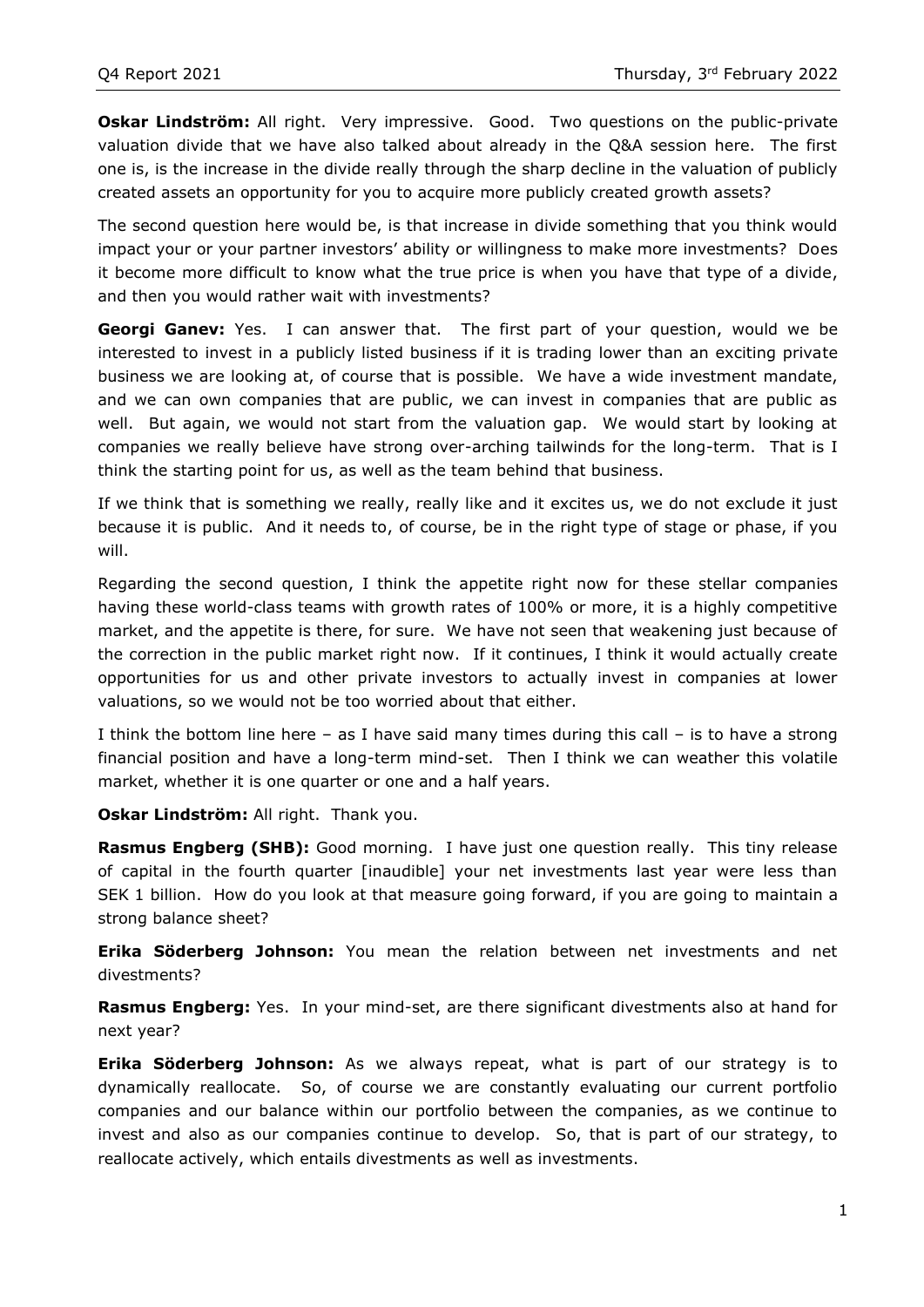Having said that, we also have a strong financial position, so we are not forced to divest in order to keep our investment momentum at the level we want to do, going forward.

**Rasmus Engberg:** The reason for asking it, of course, is that you have really small ownership shares in a very large asset now. That is why I am asking. All right. Thanks for that.

**Georgi Ganev:** Yes, but I think it is a fair point, because we do not look only at this from a strictly financial perspective. It is also about what value we add in the companies we own. That is basically how we look at divestments. On top of that, as you probably know, there is both ordinary and extraordinary dividends coming from Tele2. As of the announcement earlier this week from Tele2, the plan is to basically dividend out the entire proceeds from the Netherlands transaction, which of course will be used, in our case, to re-invest in new, exciting businesses.

# **Rasmus Engberg:** Sure. Thanks.

**Nizla Naizer (Deutsche Bank):** Good morning. I have two questions. My first clear[?] step back[?] and you have exposure to a lot of consumers[?] with their[?] digital businesses. There was a lot of[?] [inaudible] consumer habits changing during the pandemic and people[?] [inaudible]. Now, [inaudible] in your [inaudible]. Are you seeing [inaudible] growing[?] from an [inaudible]? I am just curious to see how [inaudible] are trending[?] based on the vast exposure that you have with your [inaudible] portfolio. That is question one.

Question two: Jobandtalent investment. Could you kindly[?] speak to[?] how [inaudible] the business with[?] [inaudible] or [inaudible] cut from [inaudible]? Thank you.

**Georgi Ganev:** Sorry, Nizla. You are breaking up. We could not hear any of the questions, I am afraid.

**Nizla Naizer:** Oh, I am so sorry. Can you hear me better now?

**Georgi Ganev:** Better now.

**Nizla Naizer:** Okay, great. My first question was on consumer habits that you are exposed to with the digital businesses that you have in your private portfolio. There was elevated growth during the pandemic because habits changed, people moved online. As conditions normalise, are you seeing that growth continue from an elevated base, or is there a change that companies need to respond to, for example, in your online groceries, and other consumer businesses? Some colour there would be great.

The second was on Jobandtalent. I just wanted to understand how they monetise the business. Are they on a retainer or do they take a cut from every placement? Some colour there would be great.

**Georgi Ganev:** Okay. I will start with the first question. Of course, there has been a pandemic effect, if you will, with more customers going online. We have seen in the online grocery businesses also not only that the frequency has increase but also the basket size. That effect, we do not have going forward and we did not have it at the end of 2021 either, so the comps are difficult. What we however see is that the target segments or the new customer segments that the company has been able to reach, they are still there. So, I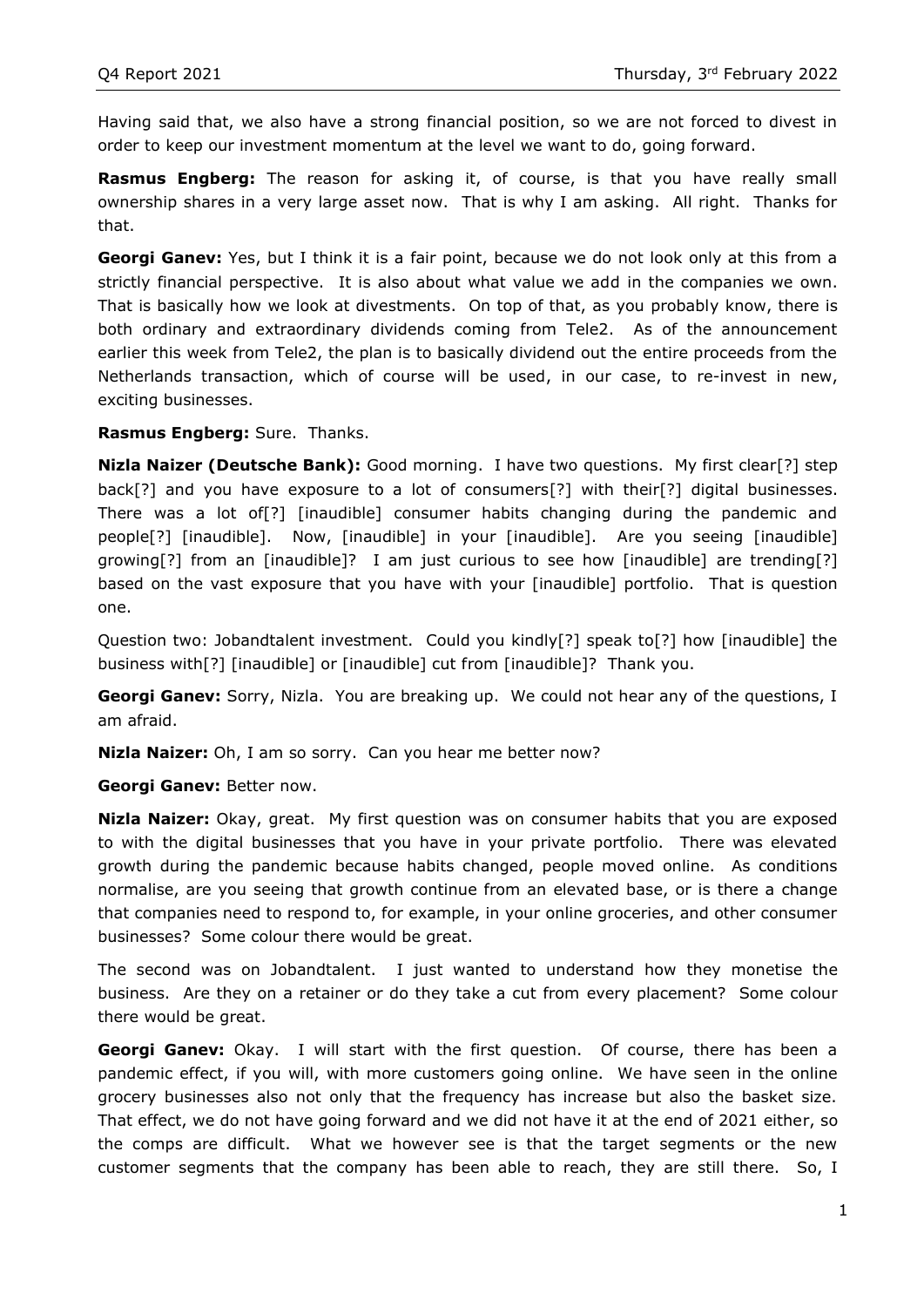definitely see that we have moved the baseline, so we are starting from a higher position in terms of penetration of these services. And as growth stabilises again and we move out of these extreme comps, especially when it comes to basket size of online grocery, we will have, again, strong growth from a higher level in terms of penetration. That is the answer to your first question.

The second question, I am afraid I do not really know, and I am looking at Samuel here.

**Samuel Sjöström:** Yes, Nizla, I think the way you should look at this business is as a marketplace. They have a GMV, which is essentially what the clients are paying Jobandtalent, and therefore indirectly their employees, and then Jobandtalent takes a take rate off of that.

**Nizla Naizer:** Okay, it makes sense. Thank you. Very helpful.

**Georgi Ganev:** Thank you, Nizla.

**Andreas Lundberg (SEB):** Thank you and good morning, everyone. I think you touched upon it in general terms. Are there any imminent funding needs in any of your holdings? That is my first question.

**Georgi Ganev:** As Erika said before, we are ready to support the companies when they need, and we have a very tight dialogue. We cannot really disclose what companies are planning funding rounds. If they do, it is typically because they have great opportunities that we would like to back hopefully, but we do not see any pressure on any of the companies to raise capital right now because they are running out of capital immediately.

**Erika Söderberg Johnson:** Having said that, if there are great opportunities for them to grow, we would be happy to support them to do so.

**Andreas Lundberg:** That is very clear. On your investment guidance, is it too early to talk about 2023?

**Erika Söderberg Johnson:** Sorry, what was the question?

**Andreas Lundberg:** On the investment guidance, beyond 2022.

**Erika Söderberg Johnson:** No, no guidance beyond 2022. Let us see how this year pans out, but, as we say, this year we will invest what we have done on average the last three years and we said we want to continue to keep up the investment momentum. I think it is too early to say more exactly where this will be two years from now, but I am pretty sure we will still think it is very important to maintain an even investment momentum, in line with what we have done historically. But let us see when that day comes. We will take this year to start with.

**Andreas Lundberg:** Thank you. Lastly, a bit more on valuations. Obviously, your companies appear to be growing faster than many of the peers. Is that based on expectations of higher growth or is it more of your current situation? Are the expectations of peers[?] based on [inaudible] expectations[?]? Your own expectation is on your company [inaudible].

**Georgi Ganev:** Yes, but I think first, let me give you an overview on that. We are looking at growth, basically. For me, that is the indicator of a company being very successful with their customer value proposition. Looking at a company like Pleo, for instance, it is the product